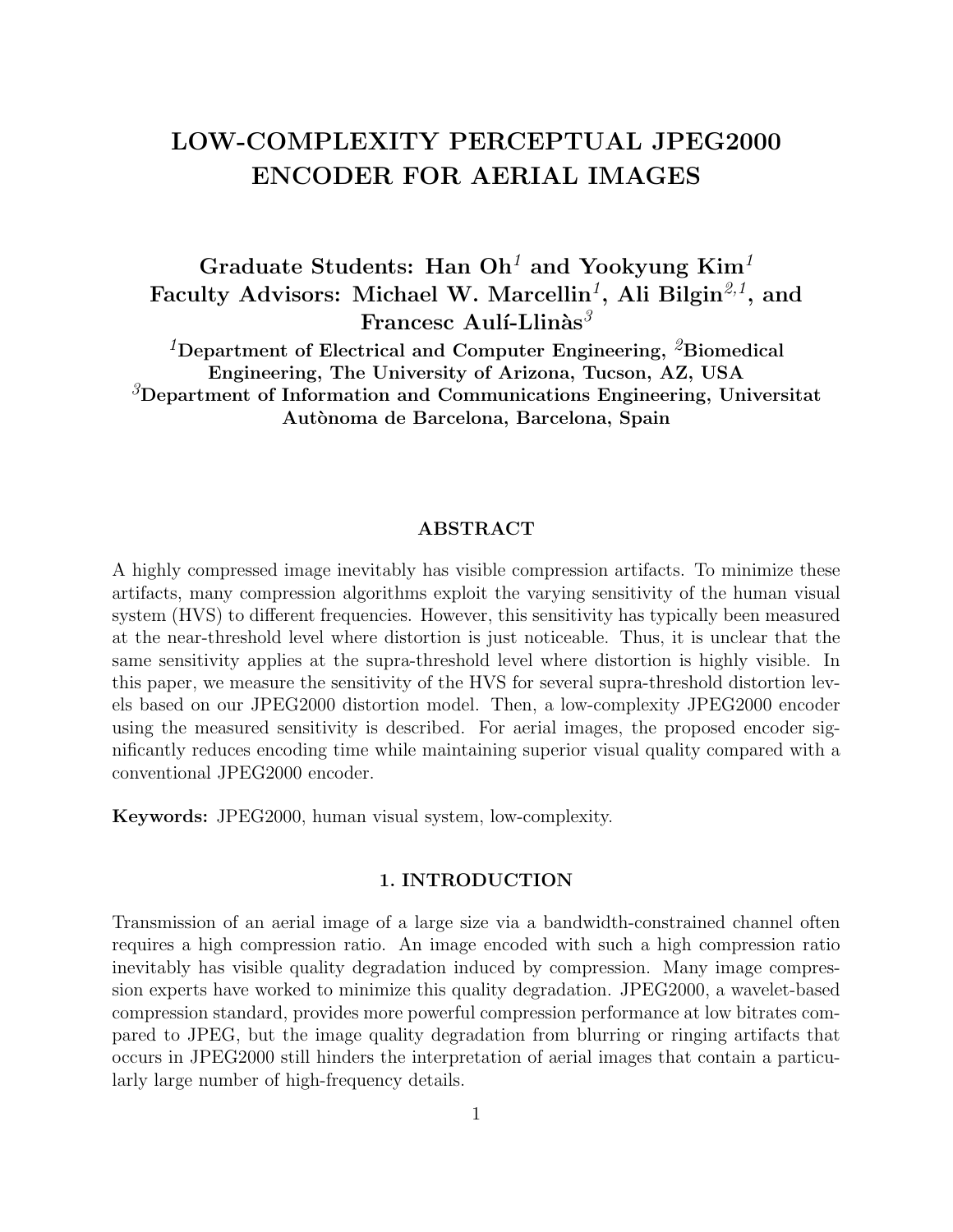Many conventional JPEG2000 implementations optimize the codestream to minimize meansquared error (MSE) at a given bitrate  $[1]$ . However, this optimization may involve high computational complexity as well as high memory usage. Furthermore, because the MSE relies only on the numerical difference between the original image and the reconstructed images rather than on the perceptual difference of human observers, lower MSEs do not always mean higher image quality [2]. To achieve better visual quality at the same bitrates, the encoder should take into account the properties of the human visual system (HVS).

The human eye has different sensitivities to different spatial frequencies. The varying sensitivity to different frequencies, represented by the contrast sensitivity function (CSF), is exploited in many image quality assessment metrics and encoders and contributes to improving image quality. However, the sensitivity is typically measured at the near-threshold level where distortion is just noticeable. Thus, it is unclear that the same sensitivity applies at the supra-threshold level where distortion is highly visible [3].

In this paper, we measure the sensitivities for several supra-threshold distortion levels through psychophysical experiments based on a JPEG2000 quantization distortion model. Then, using the sensitivities, we propose a JPEG2000 encoder that produces superior visual quality compared with conventional JPEG2000 encoders at the same bitrate. The proposed encoder encodes images faster than conventional encoders since it can skip the computationally intensive rate-distortion optimization stage. All resulting codestreams are JPEG2000 Part-I compliant, so any JPEG2000 decoder can decode the codestream without any modification.

#### 2. SUPRA-THRESHOLD QUANTIZATION DISTORTION OF JPEG2000

The dyadic wavelet transform employed in JPEG2000 has several advantages in terms of perceptual image compression. As shown in Fig. 1, a highly compressed image using the wavelet transform yields perceptually more pleasing quality without blocking artifacts compared to an image compressed using the common block-based discrete cosine transform (DCT) at the same bitrate. The wavelet transform decomposes an image into logarithmically spaced spatial frequencies and four orientations of  $0^{\circ}$ ,  $90^{\circ}$ ,  $45^{\circ}$  and  $135^{\circ}$ . This decomposition is similar to the decomposition process performed by the primary visual cortex (V1) of the HVS. Compared with other cortical transforms designed to mimic the V1, the dyadic wavelet transform is computationally much more efficient at applying the varying sensitivity values to the subband. In addition, because the wavelet transform retains spatial information as well as frequency information, it facilitates the application of masking models calculated from background images [4]. Also, the wavelet transform inherently supports multi-resolution decoding, so it is possible to design an encoder that encodes images adaptively depending on the display resolution [5].

In an error-free communication channel, visual quality degradation of an image encoded using JPEG2000 is due to information loss that occurs by quantizing wavelet coefficients. Wavelet coefficients that statistically have a generalized Gaussian distribution are first quantized with the deadzone quantizer of an initial quantization step size. Then, the quantization indices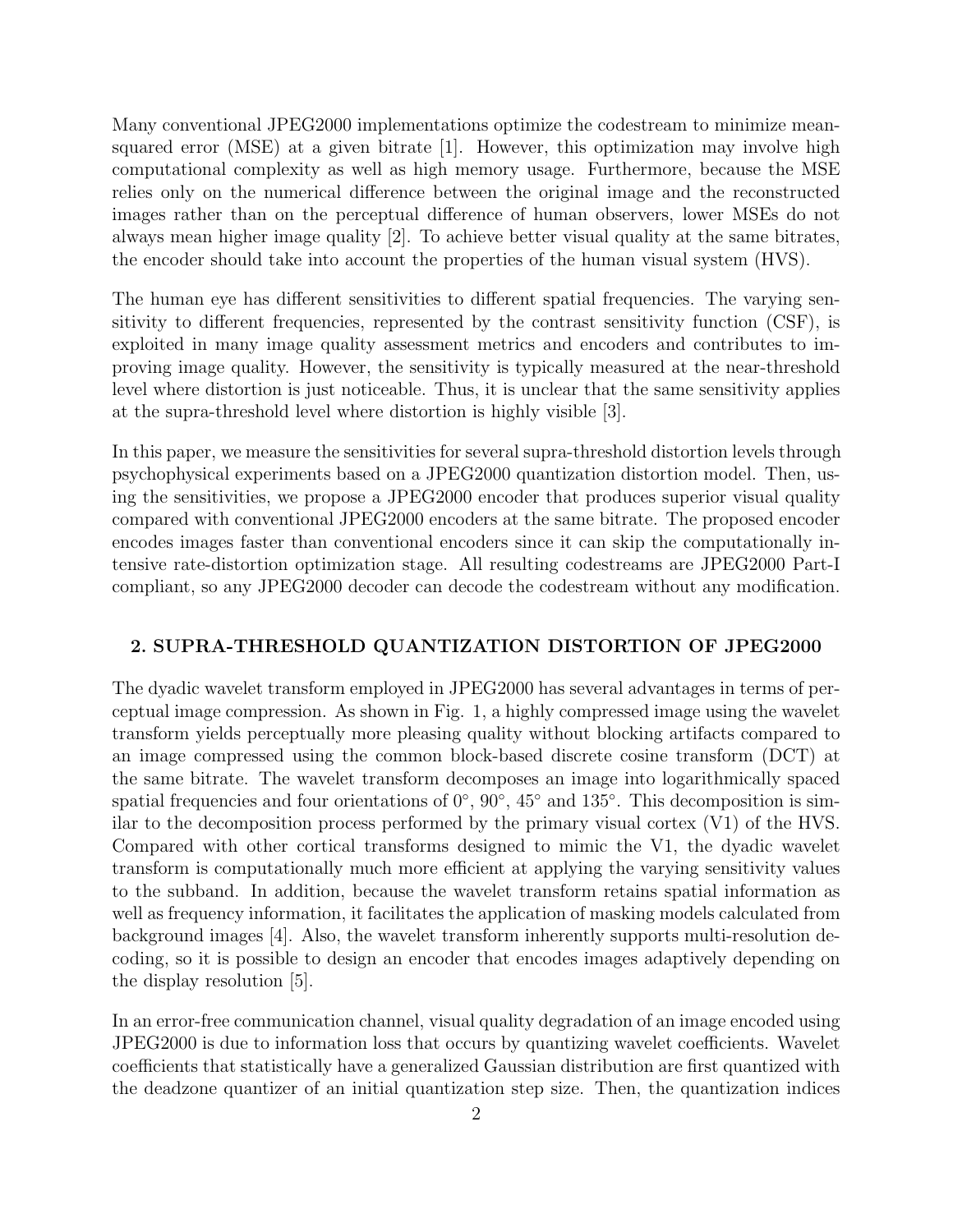

Figure 1. Images encoded with (a) JPEG2000 and (b) JPEG at the same bitrate (0.350 bits-perpixel (bbp)). The JPEG image has the perceptually more distracting blocking artifacts.



 $\overline{C}$ subbands ( $\sigma^2 = 50$ ); (b) quantization distortions in HL, LH, and HH subbands ( $\sigma^2 = 50$ ,  $\Delta = 5$ ). Figure 2. Models for probability density functions for: (a) wavelet coefficients in HL, LH, and HH Dashed lines represent the commonly assumed uniform distribution.

are bit-plane coded. The effective quantization step size in subband b, denoted as  $\Delta_{\bf b}$ , is determined by the initial quantization step size and the number of bit-planes to be included in the final codestream. The effective quantization step size produces quantization distortion with the distribution shown in Fig. 2 (b). When the quantization distortion is below the visibility threshold (VT) measured through psychophysical experiments, the quantization distortion is referred to as sub-threshold distortion, and the resulting image has visually lossless quality [6].

For supra-threshold quantization distortion in which the distortion is larger than the VT, many perceptual compression algorithms apply the contrast sensitivity function (CSF) obtained from the near-threshold level, assuming that the CSF still holds at the supra-threshold distortion level (e.g., [7]). Although these algorithms are reported to improve compression performance, it is unclear whether quantization step sizes based on the CSF are optimal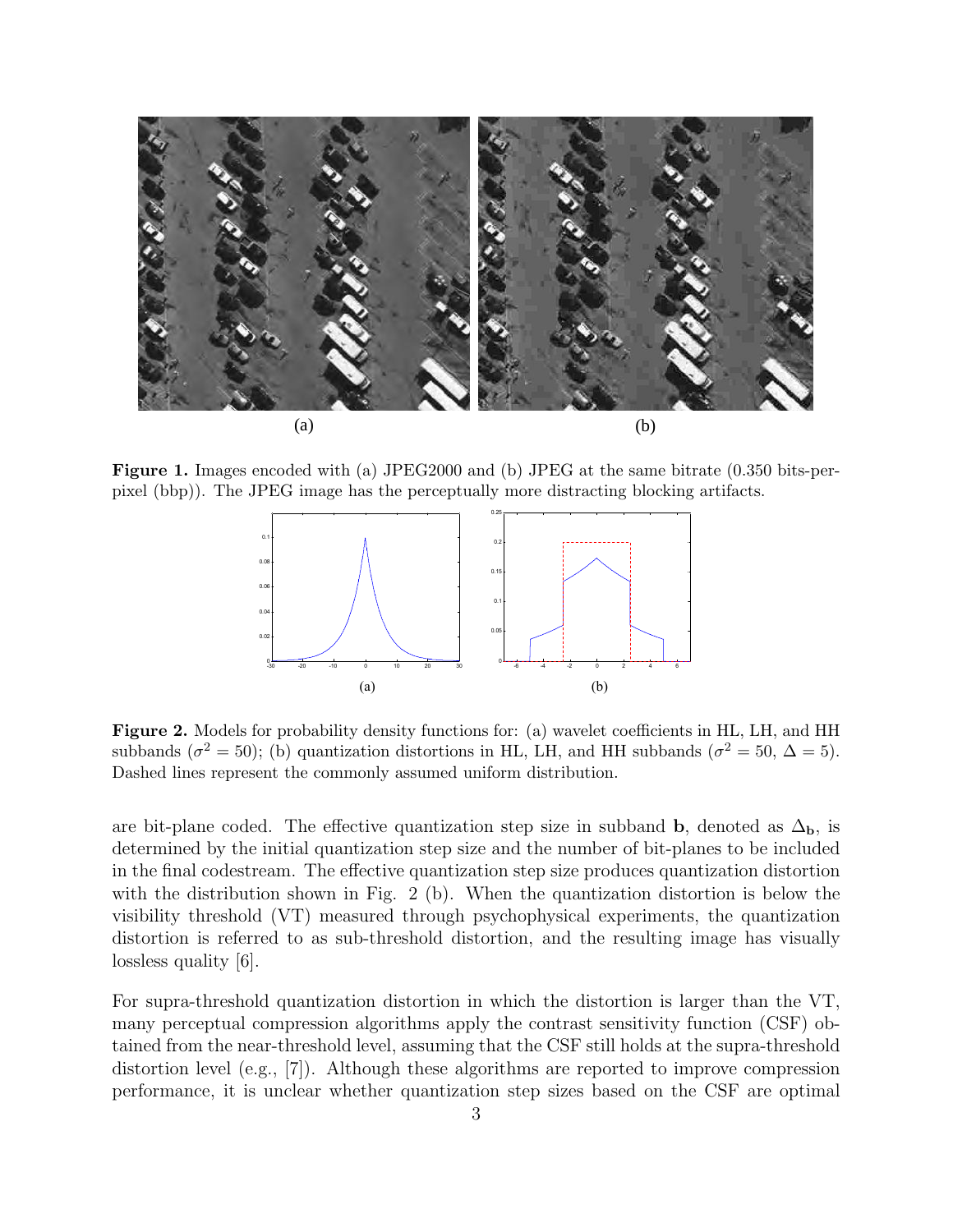at the supra-threshold distortion level. Contrary to the assumption made about the nearthreshold level CSF, [8] claims, through a contrast-matching experiment using a sinusoidal grating, that the perceived contrast of supra-threshold distortion is less dependent on spatial frequency, and that the sensitivity profile is much flatter than that obtained at the nearthreshold distortion level. This is called contrast constancy and it has been further supported by other experiments using both Gabor patches and broadband noise [9]. However, [10] uses wavelet data to show that images quantized based on contrast constancy are worse than images quantized with the contrast sensitivity of the near-threshold distortion level. This result was attributed to the global precedence effect (i.e., visual integration of structural information in a coarse-to-fine-scale fashion). A CSF was suggested for the supra-threshold distortion level that is similar to the CSF of the near-threshold distortion level. However, this CSF is obtained using a uniform quantizer, so it is also unclear whether this CSF is accurate for JPEG2000 and other codecs that use a deadzone quantizer. In the following section, we describe a method of measuring the sensitivity for supra-threshold distortion levels using a JPEG2000 quantization distortion model.

# 3. SENSITIVITY TO THE SUPRA-THRESHOLD QUANTIZATION DISTORTION IN JPEG2000

## 3.1. PERCEPTUAL DISTORTION MATCHING EXPERIMENT

To compare the perceptual differences in the supra-threshold quantization distortion between different subbands, a pair of images is displayed simultaneously, as shown in Fig. 3. Each image (stimulus) is a gray image obtained by applying the inverse wavelet transform to wavelet data containing quantization distortions. In this work, stimulus generation begins with wavelet subband data corresponding to a  $512 \times 512$  gray image. These initial data have all coefficients of all subbands set to 0. Quantization distortion is randomly generated in a subband of interest according to the quantization distortion model of JPEG2000, as shown in Fig. 2 (b) [6]. This distortion is added to the entire spatial extent in the selected subband. The left image is the reference image, and its quantization step size is explicitly specified and is unchanged during the experiment, while the quantization step size of the right image begins with an arbitrary value and changes based on the responses of a human viewer (subject). In this work, the variances of the wavelet subbands for HL, LH and HH is assumed to be 50, and the variance for LL is assumed to be 2000.

The comparison of the two distorted images is done using a two-alternative forced-choice (2AFC) method. The subject is asked to select the perceptually more distorted image. The two images are displayed for an unlimited amount of time until the subject selects an image. For each trial, the quantization step size of the right image is adaptively adjusted by the QUEST staircase procedure in the Psychophysics Toolbox [11] so that the two images have similar perceptual distortion levels. Through 24 repeated trials, the quantization step size of the right image that perceptually matches the quantization step size of the left image is determined.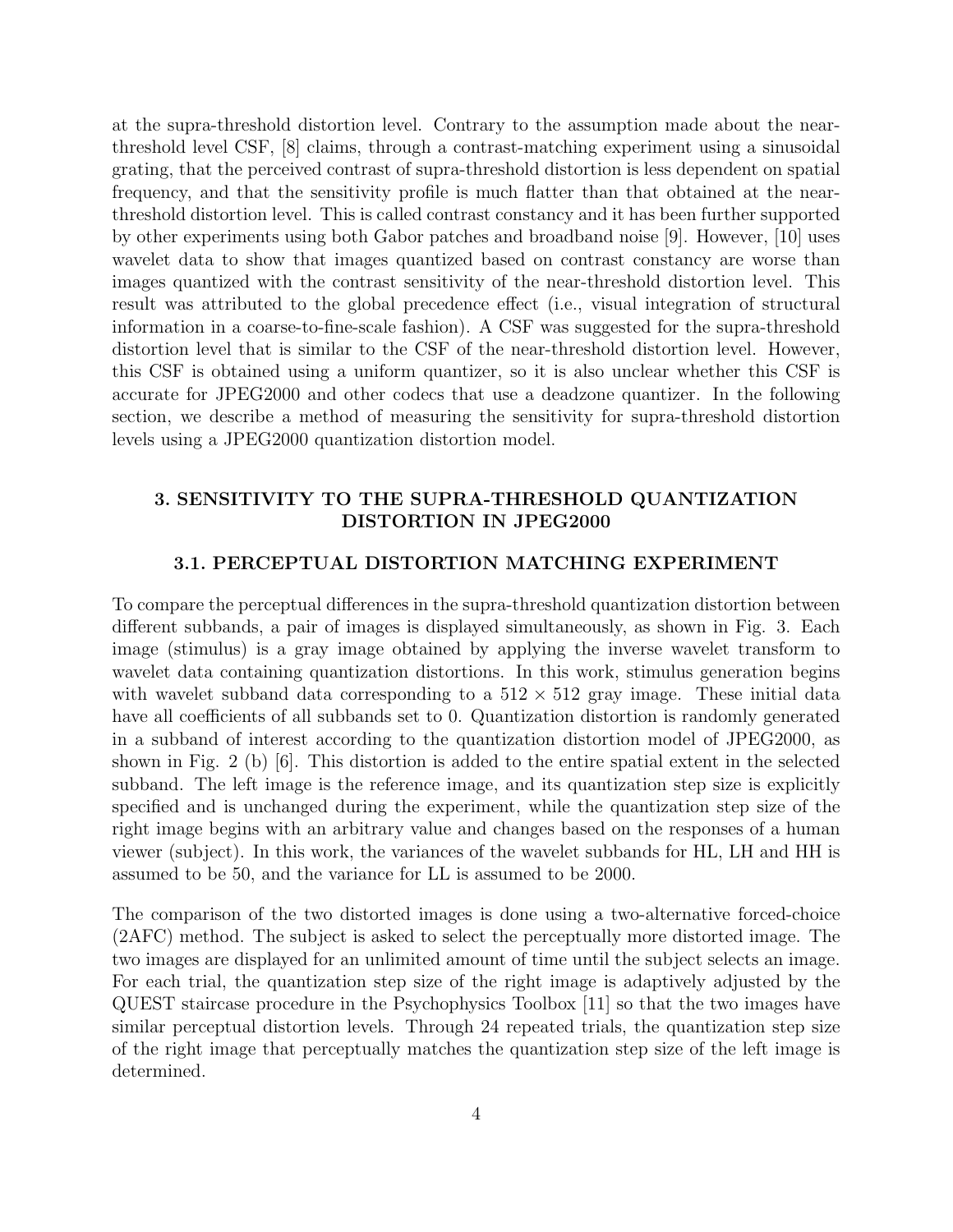

Figure 3. An example of perceptual distortion matching experiment. The left image and right obtained by applying the inverse wavelet the inverse wavelet the inverse wavelet data containing  $\alpha$ image are obtained by applying the inverse wavelet transform to wavelet data containing quantization distortions. The quantization distortions of the left and right image are generated with (a) a quantization step size of 3.5 in (HL,3) subband and (b) a quantization step size of 4.5 in (HH,3) subband, respectively.

The determined quantization step size is then used to generate the reference image (left image) in the next experiment. To facilitate comparison between two images, HH subbands are compared with HL subbands at the same wavelet transform level. The HL subband of wavelet transform level k is compared with the HL subband of wavelet transform level  $k+1$ or  $k-1$ . LH subbands are assumed to require the same thresholds as HL subbands, so only HL subbands are measured. Also, to minimize the propagation of measurement errors, the experiment begins with the center frequency subband, (HL,3). The quantization step size of the (HL,3) subband determines the supra-threshold distortion level. In this work, the quantization step size of the (HL,3) subband is sequentially set to different multiples of VT: q times the VT. For example, the VT (the quantization step size where distortion remains invisible) is approximately 0.5 when the variance of the wavelet coefficients is 50. In this supra-threshold distortion matching experiment, the quantization step size of the (HL,3) subband is respectively set to 1.0  $(q = 2)$ , 1.5  $(q = 3)$ , 2.0  $(q = 4)$ , and so on, to find a set of quantization step sizes. The set of quantization step sizes that provide similar perceptual distortion at a given q is denoted here as  $q$ -VT.

The experimental environment is arranged similarly to a typical office environment. Stimuli are displayed on a Dell U2410 24-in In-Plane Switching (IPS) panel LCD monitor in ambient light. The monitor has a dot pitch of 0.27 mm, a resolution of  $1920 \times 1200$ , an image brightness of approximately 70  $cd/m^2$  at a mid-gray level, a contrast ratio of 1000:1, and is connected to the PC through a Digital Visual Interface (DVI) cable. The viewing distance is 60 cm (23.6 inches) with a resulting visual resolution of 38.72 pixels/degree. The center spatial frequencies for the five wavelet transform levels are 19.36, 9.68, 4.84, 2.42, and 1.21 cycles/degree. Two subjects, who are familiar with wavelet quantization distortion and who have normal visual acuity, conducted the experiments.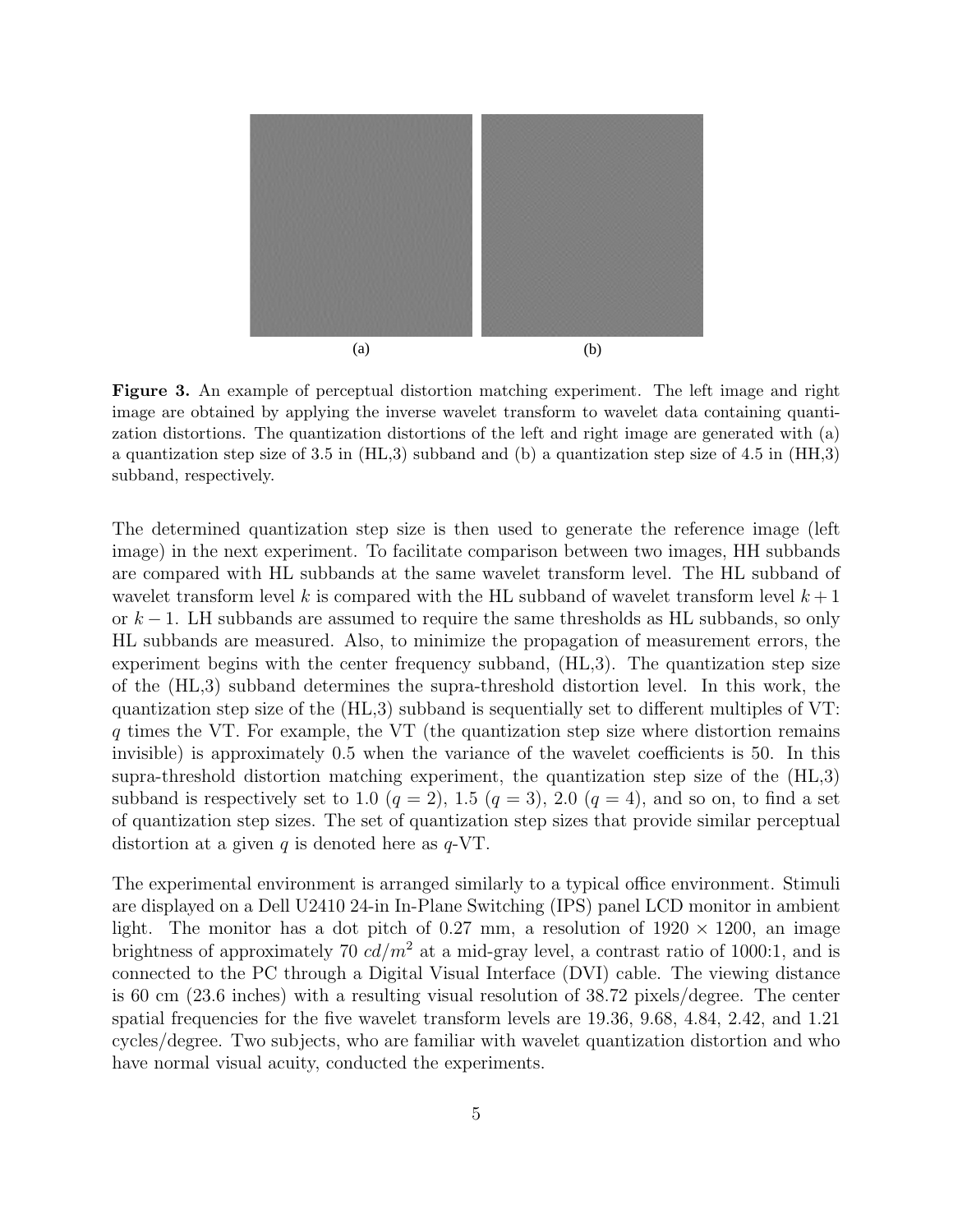

Figure 4. Perceptually equivalent quantization step sizes measured through the psychophysical experiments.

| orientation | $a_{1,0}$ | $a_{2,\theta}$ | $a_{3,\theta}$                                              | $o_{2,\theta}$                           | Oз A |
|-------------|-----------|----------------|-------------------------------------------------------------|------------------------------------------|------|
| HL/LH       | $-0.188$  | 3.920          | $-2.562$                                                    | $\mid$ 0.010 $\mid$ -0.117 $\mid$ -1.107 |      |
| HН          | $-0.919$  | 13.200         | $\vert$ -14.270 $\vert$ 0.010 $\vert$ -0.166 $\vert$ -1.380 |                                          |      |

Table 1. Fitted quadratic parameters.

#### 3.2. EXPERIMENTAL RESULTS

Figure 4 shows perceptually equivalent quantization step sizes for three supra-threshold quantization distortion levels, together with the VT. Similar to the VT, the quantization step sizes become larger as the spatial frequency of the subband increases. Nevertheless, when the quantization step size for the  $(HL,3)$  subband increases by a multiple of q, the quantization step sizes of the other subbands do not increase by the same multiple. The quantization step sizes for low-frequency subbands slightly increase, whereas the quantization step sizes for high-frequency subbands significantly increase.

Estimates of the quantization step sizes for supra-threshold distortion levels for values of the multiple  $q$  other than those tested can be obtained with the following power functions fitted to the measured quantization step sizes using the least-squares method.

$$
\Delta_{\theta,k}(q) = (a_{1,\theta}q^2 + a_{2,\theta}q + a_{3,\theta})k^{(b_{1,\theta}q^2 + b_{2,\theta}q + b_{3,\theta})} \text{ for } q > 1
$$
 (1)

where  $k \in \{1, 2, ..., 5\}$  is the wavelet transform level, and  $\theta \in \{HL/LH, HH\}$  is the orientation of the subband. The fitted quadratic parameters are listed in Table 1. Figure 5 shows the quantization step sizes measured during the experiments and the fitted function. For the (LL,5) subband,  $\Delta_{LL,5}(q) = 0.0236q^2 - 0.0117q + 0.6196$ .

# 4. LOW-COMPLEXITY PERCEPTUAL JPEG2000 ENCODER AND ENCODING RESULTS

In a typical JPEG2000 implementation, the wavelet coefficients in subband  $\mathbf{b} = (\theta, k)$  are initially quantized with a small quantization step size  $\Delta_{\bf b}$ . The subband is partitioned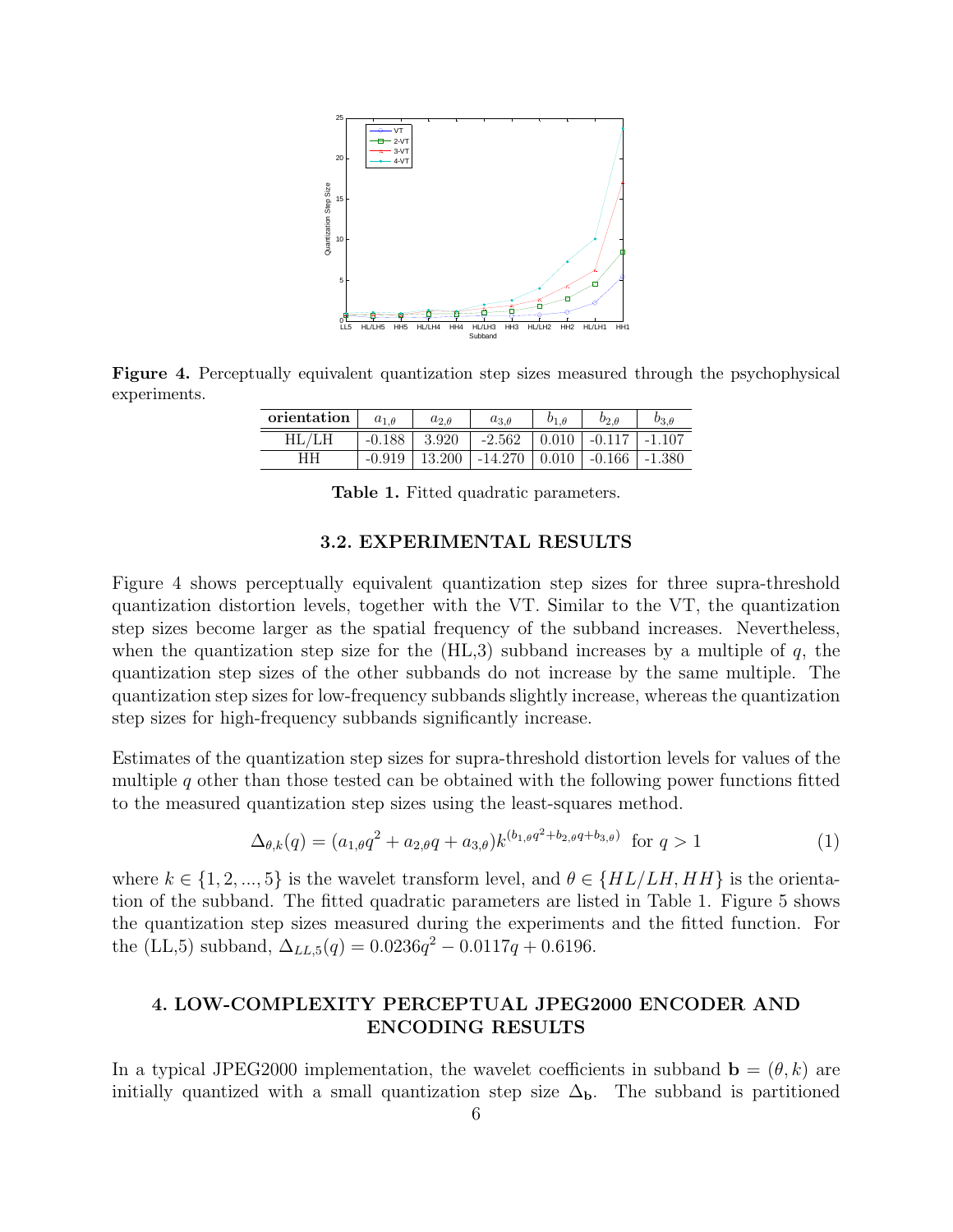

Figure 5. Quantization step sizes measured during the experiments (symbols) and the fitted function (lines) for (a) HL/LH subbands and (b) HH subbands.

into codeblocks, and the quantization indices of each codeblock are bit-plane coded. Each bit-plane is coded in three coding passes, except for the most significant bit-plane (MSB), which is coded in one coding pass. Thus, a codeblock with M bit-planes has  $3M - 2$ coding passes. Common rate-distortion optimization methods compute the rate increase and distortion reduction for each coding pass, and select coding passes included in the final codestream as those with highest distortion-length slopes as formulated in [1]. The main penalty imposed by conventional rate-distortion optimization methods is that they require the encoding of coding passes that will not be included in the final codestream. This can be partially addressed by estimation techniques [12], though they may require to encode some more coding passes than those strictly required, or they may produce a degradation on quality. This paper proposes the use of Eq.  $(1)$  to determine the quantization step sizes so that all coding passes are included. Image quality in this coding method is controlled by choosing a target quality q rather than a target bitrate. Because no extra coding passes are computed and the PCRD-opt stage is skipped, this coding method can dramatically reduce the encoding time.

Table 2 compares the encoding times for an 8-bit grayscale aerial image of size  $14580 \times 14565$ at several bitrates for the proposed method, for a conventional JPEG2000 implementation that encodes all coding passes, and for a JPEG2000 implementation that uses heuristics based on already encoded codeblocks to reduce the amount of the aforementioned overcoding [13]. The encoding times were measured using Kakadu v.5.1 [13] on a PC equipped with an Intel Core 2 Duo E7400 2.8 GHz CPU and 4 GB of RAM. The target bitrates for the conventional and heuristic JPEG2000 encoders were chosen to match those from the bitrates of the images encoded by the proposed method. The conventional JPEG2000 encoder requires 21.71 seconds on average to encode the image with little variation according to the target bitrate. The use of heuristics reduces the encoding time by approximately a factor of 2 on average. The encoding time of the proposed method reduces the encoding time by an additional factor of 2 on average. The savings of the heuristic and proposed methods increase with decreasing bitrate.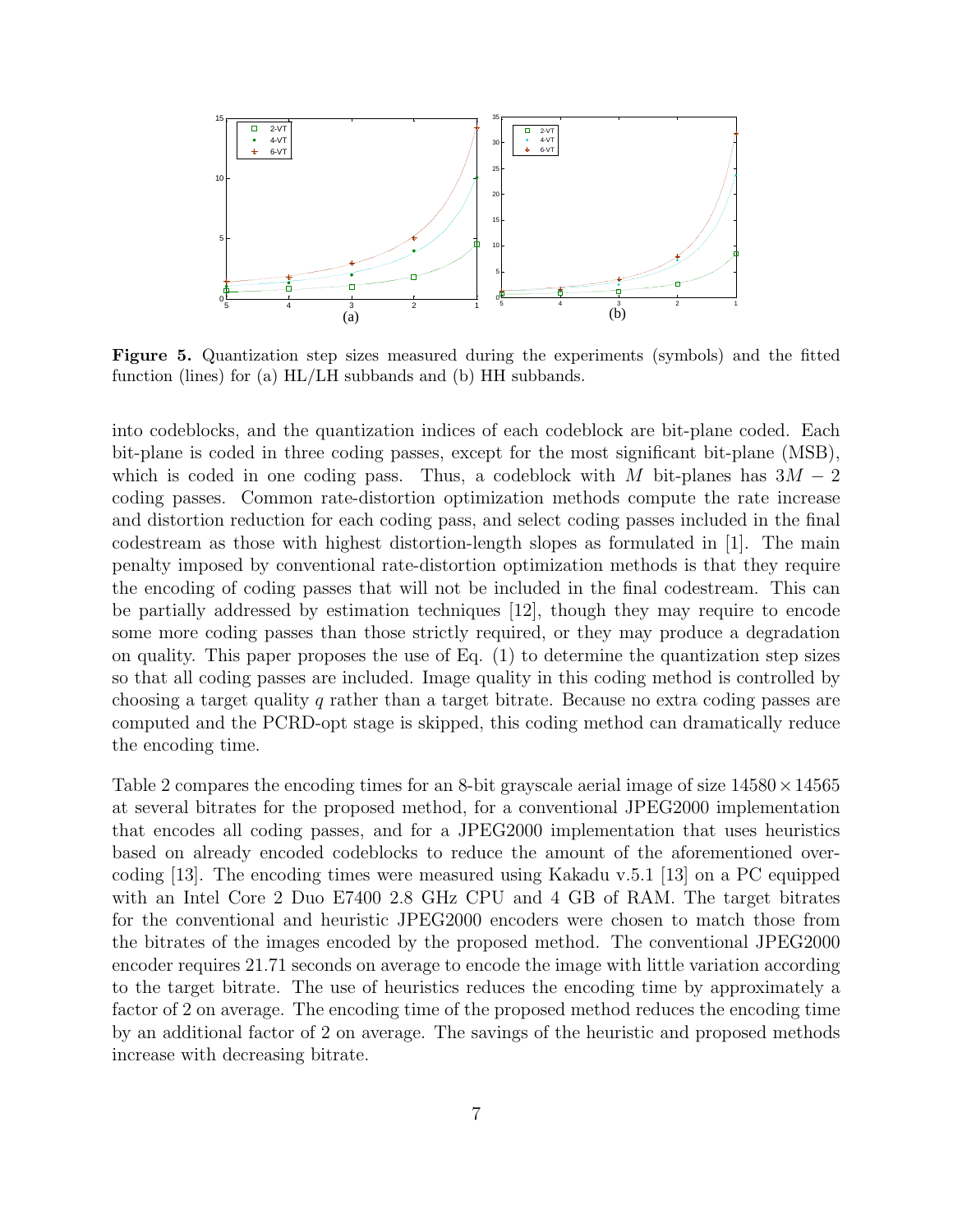|                    | 2.0    | 2.5    | 3.0    | 3.5    | 4.0         | 4.5    | 5.0    | 5.5    | 6.0    |
|--------------------|--------|--------|--------|--------|-------------|--------|--------|--------|--------|
| bitrate (bpp)      | 0.477  | 0.363  | 0.303  | 0.263  | $\rm 0.235$ | 0.214  | 0.198  | 0.184  | 0.173  |
| proposed (sec)     | 7.401  | 6.145  | 5.742  | 5.561  | 5.438       | 5.084  | 4.999  | 4.894  | 4.829  |
| conventional (sec) | 23.474 | 22.515 | 22.972 | 21.231 | 21.752      | 21.450 | 21.151 | 20.298 | 20.545 |
| heuristic (sec)    | 13.979 | 12.184 | 754    | 10.521 | 10.487      | 10.178 | 9.948  | 9.175  | 9.142  |

**Table 2.** Encoding times for an 8-bit grayscale aerial image of size  $14580 \times 14565$  at several bitrates for the proposed, conventional, and heuristic methods.



Figure 6. Average DMOSs converted from VIF scores. The points are the average DMOSs and the error bars represent  $\pm 1$  standard deviation. Smaller values indicate higher visual quality.

To examine the visual quality of the three methods at the same bitrate, 10 test images of size  $512 \times 512$  were used. The test images were created by cropping the  $14580 \times 14565$ aerial image that had been down-scaled by a variety of factors. Figure 6 shows the average difference mean-opinion-scores (DMOSs) converted from the Visual Information Fidelity (VIF) scores [14]. The VIF metric has a very high correlation with human subject ratings and outperforms state-of-the-art objective metrics such as SSIM, Sarnoff, and VSNR [15]. In the figure, the points are the average DMOSs and the error bars represent  $\pm$  1 standard deviation. The DMOS is scaled from 0 to 100, and a lower DMOS represents image quality closer to the original image. The DMOS scores of the proposed method lie well below those of the conventional and heuristic JPEG2000 encoders at all bitrates, which suggests that the proposed method provides better quality despite the significantly reduced encoding time. Two encoded images are shown in Fig. 7. Though the conventional JPEG2000 encoder yields the optimal codestream in terms of the MSE, images encoded with the proposed method exhibit less blurring and superior visual quality than those encoded with the conventional JPEG2000 encoder. In particular, at low bitrates, the proposed method better preserves details compared with the conventional JPEG2000 encoder.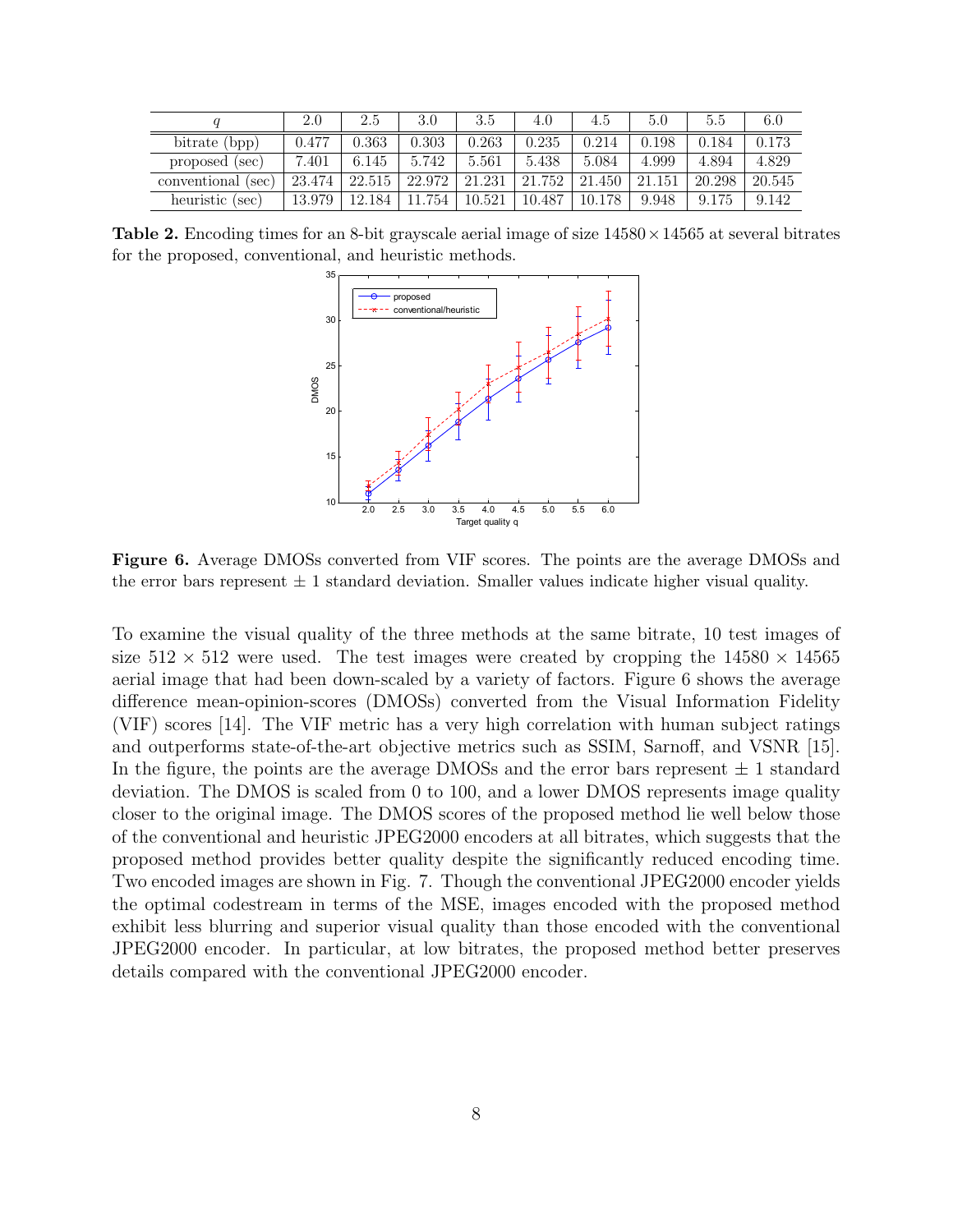

Figure 7. Images encoded with the proposed method (left images) and the conventional JPEG2000 encoder at the same bitrates (right images). The target quality for the proposed method is set to (a)  $q = 3.5$  and (b)  $q = 4.5$ , respectively. The left images exhibit less blurring and superior visual quality than the right images as emphasized by the boxes.

## 5. CONCLUSIONS

This paper introduces a low-complexity perceptual JPEG2000 encoder for aerial images. The encoder is based on quantization step sizes obtained from perceptual distortion matching experiments. This quality-driven encoder significantly reduces the encoding time while maintaining higher visual quality at the same bitrate, as compared with a conventional JPEG2000 encoder. Furthermore, the resulting codestream is JPEG2000 Part-I compliant,